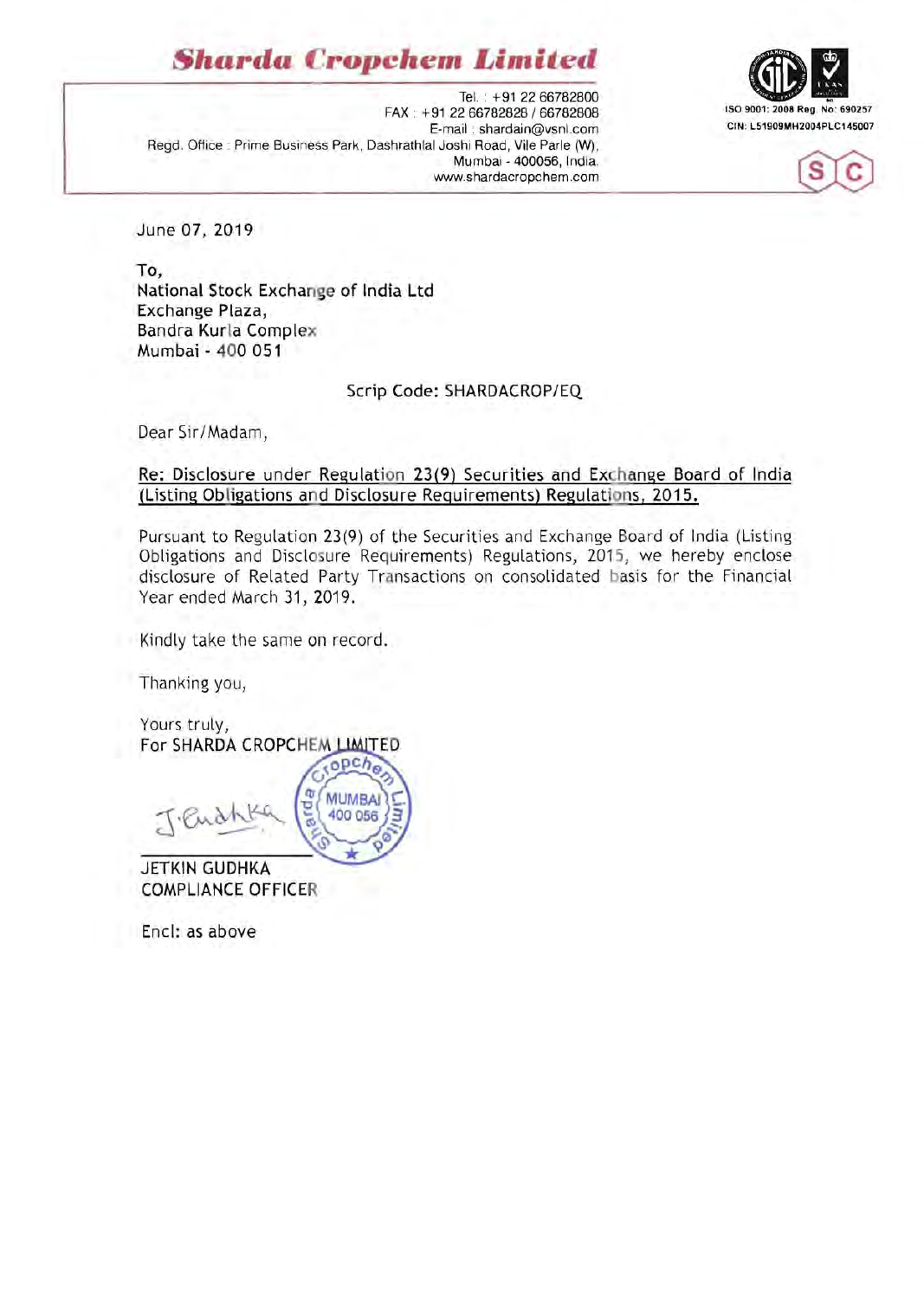# *Sharda* **Cropchem Limited**

Tel. . +91 22 66782800 FAX +91 2266782828 / 66782808 ISO 9001: 2008 Reg. No: 690257<br>E-mail : shardain@vsnl.com CIN: L51909MH2004PLC145007 Regd. Office : Prime Business Park, Dashrathlal Joshi Road, Vile Parle (W), Mumbai - 400056, India. www.shardacropchem.com





## **Consolidated disclosure of Related Party Transactions for the Financial Year ended**

#### (A) Names of related parties and their relationship

| (a) Key Managerial Personnel and their Relatives |                                                            |
|--------------------------------------------------|------------------------------------------------------------|
| Mr. Ramprakash V. Bubna                          | Chairman & Managing Director                               |
| Mrs. Sharda R. Bubna.                            | Whole-time Director                                        |
| Mr. Ashish R. Bubna                              | Whole-time Director                                        |
| Mr. Manish R. Bubna                              | Whole-time Director                                        |
| Mrs. Seema A. Bubna                              | Wife of Whole-time Director                                |
| Mrs Anisha M. Bubna                              | Wife of Whole-time Director                                |
| Mr. Jacques Ryon                                 | Director, Sharda Europe BVBA                               |
| Mr. Anil Kumta                                   | Director, Axis Crop Science Private Limited                |
| Mr. M.S. Sundara Rajan                           | Independent Director                                       |
| Mr. P. R. Srinivasan                             | Independent Director                                       |
| Mr. Shitin Desai                                 | Independent Director                                       |
| Mr. Shobhan M. Thakore                           | Independent Director                                       |
| Mrs. Urvashi Saxena                              | Independent Director<br>(Resigned effective 23.10.2018)    |
| Ms. Sonal Desai                                  | Independent Director<br>(Effective 01.04.2019)             |
| Mr. Conrad Fernandes                             | Chief Financial Officer<br>(Resigned effective 31.12.2018) |
| Mr. Ashish Lodha                                 | Chief Financial Officer<br>(Effective 18.01.2019)          |
| Mr. Jetkin N. Gudhka                             | Company Secretary                                          |



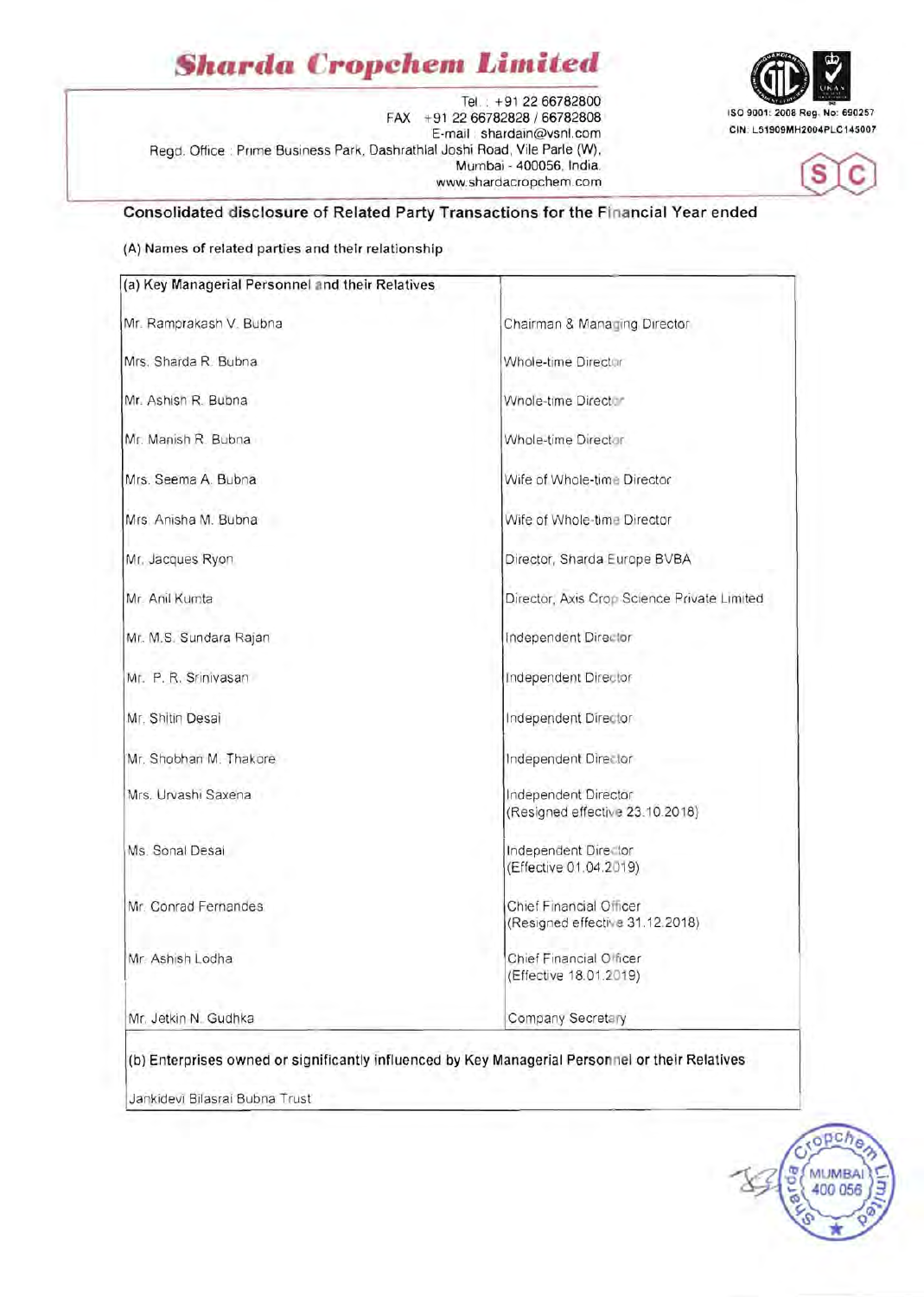# *§harda* **Cropchem** *Limited*

TeL: +91 2266782800 FAX: +91 2266782828/66782808 E-mail: shardain@vsnl.com CIN: L51909MH2004PLC145007 Regd. Office : Prime Business Park, Dashrathlal Joshi Road, Vile Parle (W), Mumbai - 400056, India. www.shardacropchem.com

## (8) Transactions during the year

# (a) Key Managerial Personnel Compensation:

|                               | (INR Lakhs)                  |  |
|-------------------------------|------------------------------|--|
|                               | Year ended<br>March 31, 2019 |  |
| Short- term employee benefits | 1,138.86                     |  |
| Post-employment benefits      | 61.28                        |  |

## (b) With Key Managerial Personnel

|                                           | (INR Lakhs)                  |  |
|-------------------------------------------|------------------------------|--|
|                                           | Year ended<br>March 31, 2019 |  |
|                                           |                              |  |
| Rent paid:                                |                              |  |
| Mr. Ramprakash V. Bubna                   | 270.00                       |  |
| Mrs. Sharda R. Bubna                      | 135.00                       |  |
| Mr. Ashish R. Bubna                       | 43.20                        |  |
| Mr. Manish R. Bubna                       | 47.25                        |  |
| Mrs. Seema A. Bubna                       | 44.55                        |  |
| Remuneration to Key Management Personnel: |                              |  |
| Mr. Ramprakash V. Bubna                   | 157.50                       |  |
| Mrs. Sharda R. Bubna                      | 30.00                        |  |
| Mr. Ashish R. Bubna                       | 131.25                       |  |
| Mr. Manish R. Bubna                       | 131.25                       |  |
| Mr. Conrad Fernandes                      | 49.57                        |  |
| Mr. Ashish Lodha                          | 12.26                        |  |
| Mr. Jetkin N. Gudhka                      | 15.66                        |  |
| Consultancy paid:                         |                              |  |
| Mr. Anil Kumta                            | 24.00                        |  |
| Director's Sitting Fees paid:             |                              |  |
| Mr. M.S. Sundara Rajan                    | 1.20                         |  |
| Mr. P. R. Srinivasan                      | 2.40                         |  |
| Mr. Shitin Desai                          | 3.60                         |  |
| Mr. Shobhan Madhukant Thakore             | 1.50                         |  |
| Mrs. Urvashi Saxena                       | 1,80                         |  |
| Directors' Commission paid:               |                              |  |
| Mr. Ramprakash V. Bubna                   | 261.27                       |  |
| Mr. Ashish R. Bubna                       | 175.05                       |  |
| Mr. Manish R. Bubna                       | 175.05                       |  |

pch ń, **MUMBAI** 400 056 ನ



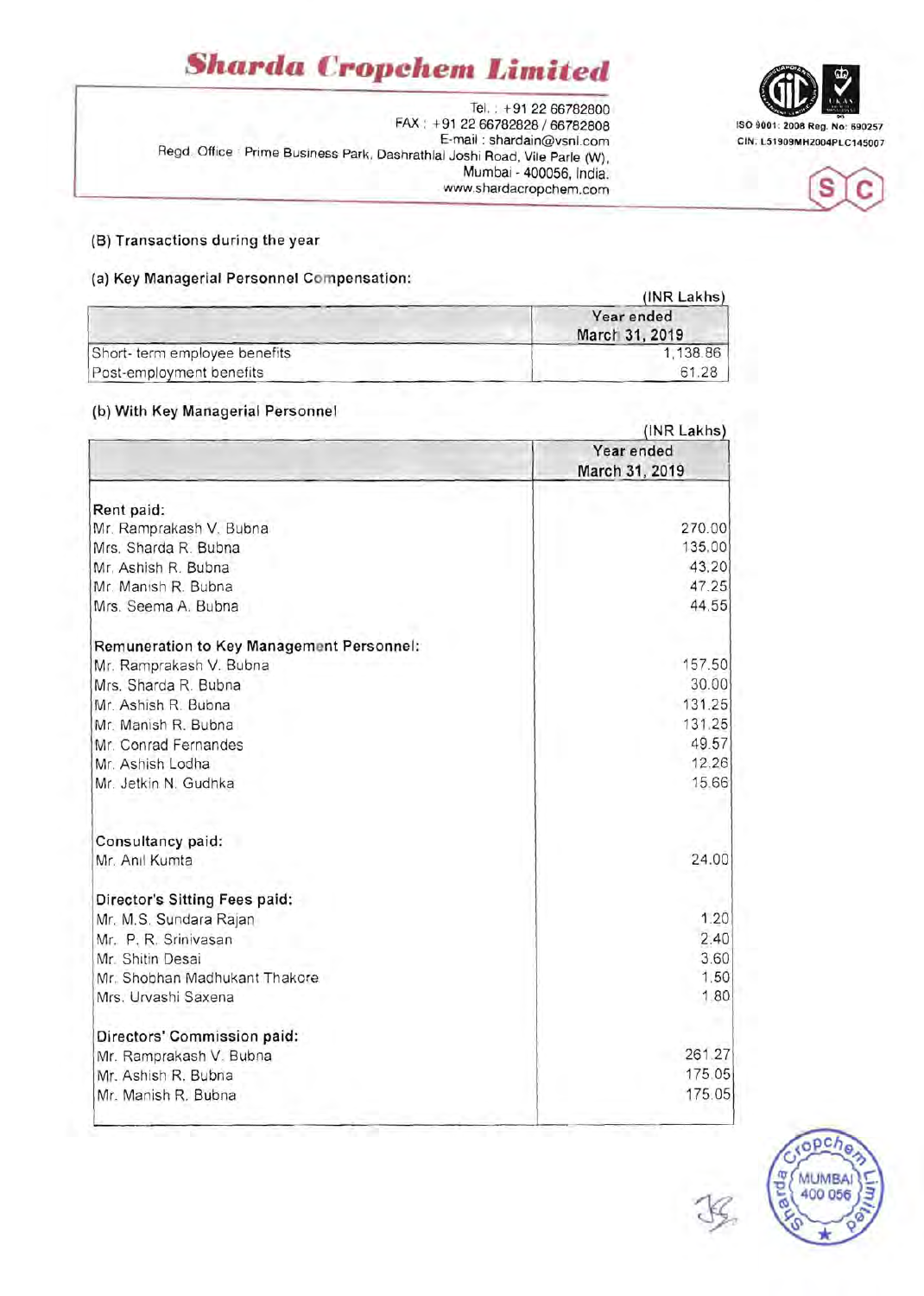# **Sharda Cropchem Limited**  $\bigoplus_{\text{[Fe]}_{1,1} \text{ [Fe]}_{22,66782800}}$



ISO 9001 : 2008 Reg. No: 690257 FAX . + 91 2266782828 / 66782808 E-mail : shardain@vsnl.com Regd. Office : Prime Business Park, Dashrathlal Joshi Road, Vile Parle (W), Mumbai - 400056, India. www.shardacropchem.com  $\begin{bmatrix} S \end{bmatrix}$ 

Dividend paid

| Mr. Ramprakash V. Bubna                                    | 562.11   |
|------------------------------------------------------------|----------|
| Mrs. Sharda R. Bubna                                       | 562.11   |
| Mr. Ashish R. Bubna                                        | 607.20   |
| Mr. Manish R. Bubna                                        | 607.20   |
| Mrs. Seema A. Bubna                                        | 180.00   |
| Mrs. Anisha M. Bubna                                       | 180.00   |
| Mr. Jetkin Gudhka                                          | 0.0036   |
|                                                            |          |
| Loan taken from Directors:                                 |          |
| Mr. Ramprakash V. Bubna                                    | 1,175.00 |
| Mrs. Sharda R. Bubna                                       | 875.00   |
| Mr. Ashish R. Bubna                                        | 400.00   |
| Mr. Manish R. Bubna                                        | 450.00   |
|                                                            |          |
| Loan repaid to Directors:                                  |          |
| Mr. Ramprakash V. Bubna                                    | 6,935.00 |
| Mr. Jacques Ryon                                           | 5.19     |
| Mrs. Sharda R. Bubna                                       | 5,785.00 |
| Mr. Ashish R. Bubna                                        | 1,790.00 |
| Mr. Manish R. Bubna                                        | 1,750.00 |
| Interest on loan from Directors:                           |          |
| Mr. Ramprakash V. Bubna                                    |          |
| Mrs. Sharda R. Bubna                                       | 311.95   |
|                                                            | 264.42   |
| Mr. Ashish R. Bubna                                        | 78.83    |
| Mr. Manish R. Bubna                                        | 77.20    |
| Interest on loan taken:                                    |          |
| Mr. Anil Kumta                                             | 0.74     |
| Reimbursement of expenses:                                 |          |
| Mr. Anil Kumta (Travel Expenses)                           | 1,12     |
|                                                            |          |
| Fixed deposits of directors released as lien with bank for |          |
| credit facility:                                           |          |
| Mr. Ramprakash V. Bubna                                    | 203.34   |
| Mrs. Sharda R. Bubna                                       | 1,891.77 |
|                                                            |          |
| Post-employment benefits:                                  |          |
| Mr. Ramprakash V. Bubna                                    | 20.00    |
| Mrs. Sharda R. Bubna                                       | 20.00    |
| Mr. Ashish R. Bubna                                        | 9.63     |
| Mr. Manish R. Bubna                                        | 9.36     |
| Mr. Ashish Lodha                                           | 0.12     |
| Mr Jetkin Gudhka                                           | 2.17     |
|                                                            |          |